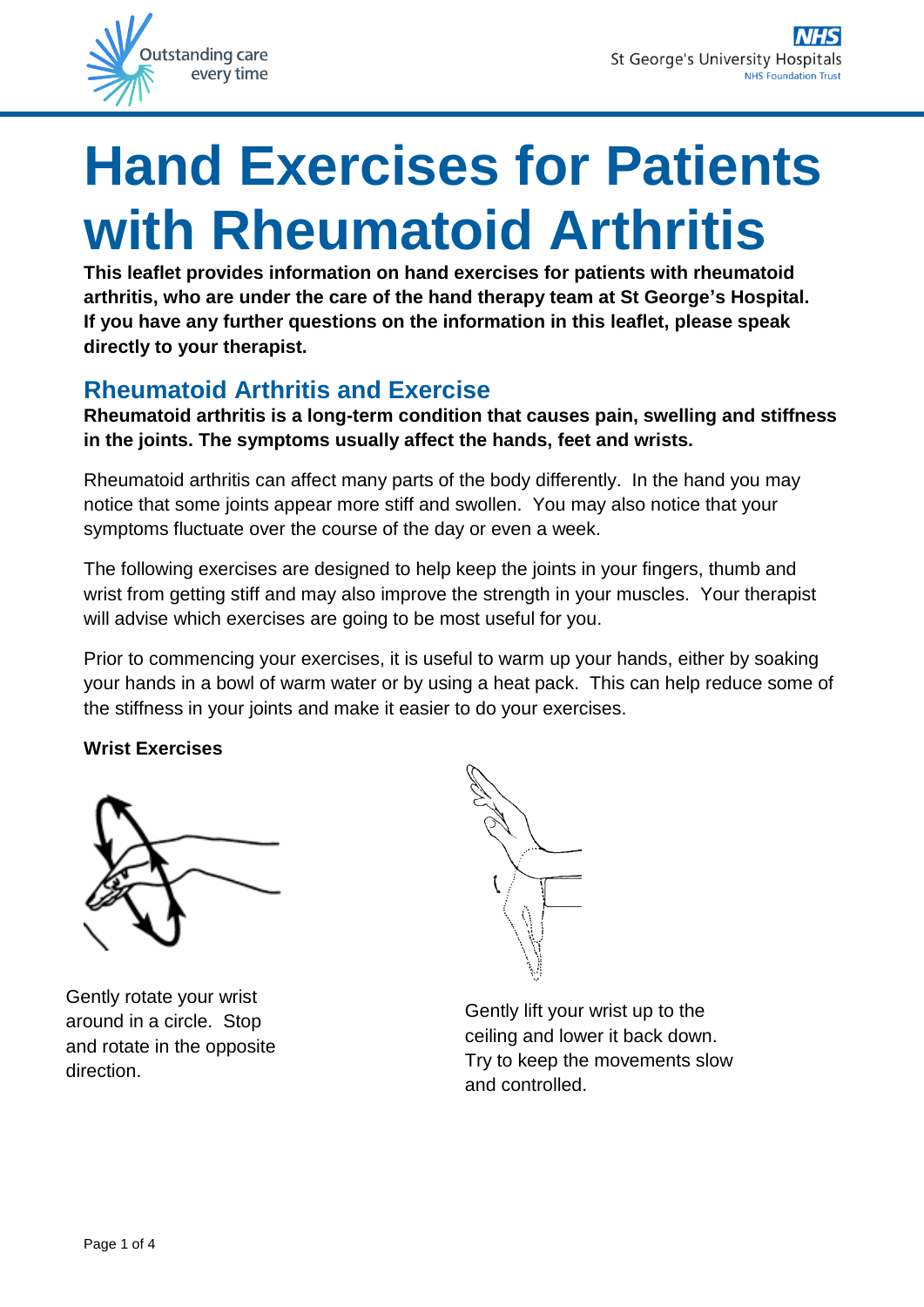### **Finger Exercises**







With fingers and Bend knuckles and knuckles straight, middle joints, whilst bend the middle and tip keeping the tip joints joints into a hook. straight.

Bend all fingers into a full fist (if able)





Bend your knuckles as far as you can, while keeping the middle and tip joints straight. Slowly bring your fingers back out to straight.



Spread your fingers and thumb apart, and then gently bring them back together.

Resting your palm on a flat surface, slide your thumb away from your palm. Walk your fingers **towards** your thumb, one at a time.

Do each exercise \_\_\_\_\_\_\_\_\_\_\_ times

Hold for \_\_\_\_\_\_\_\_\_\_\_\_\_ seconds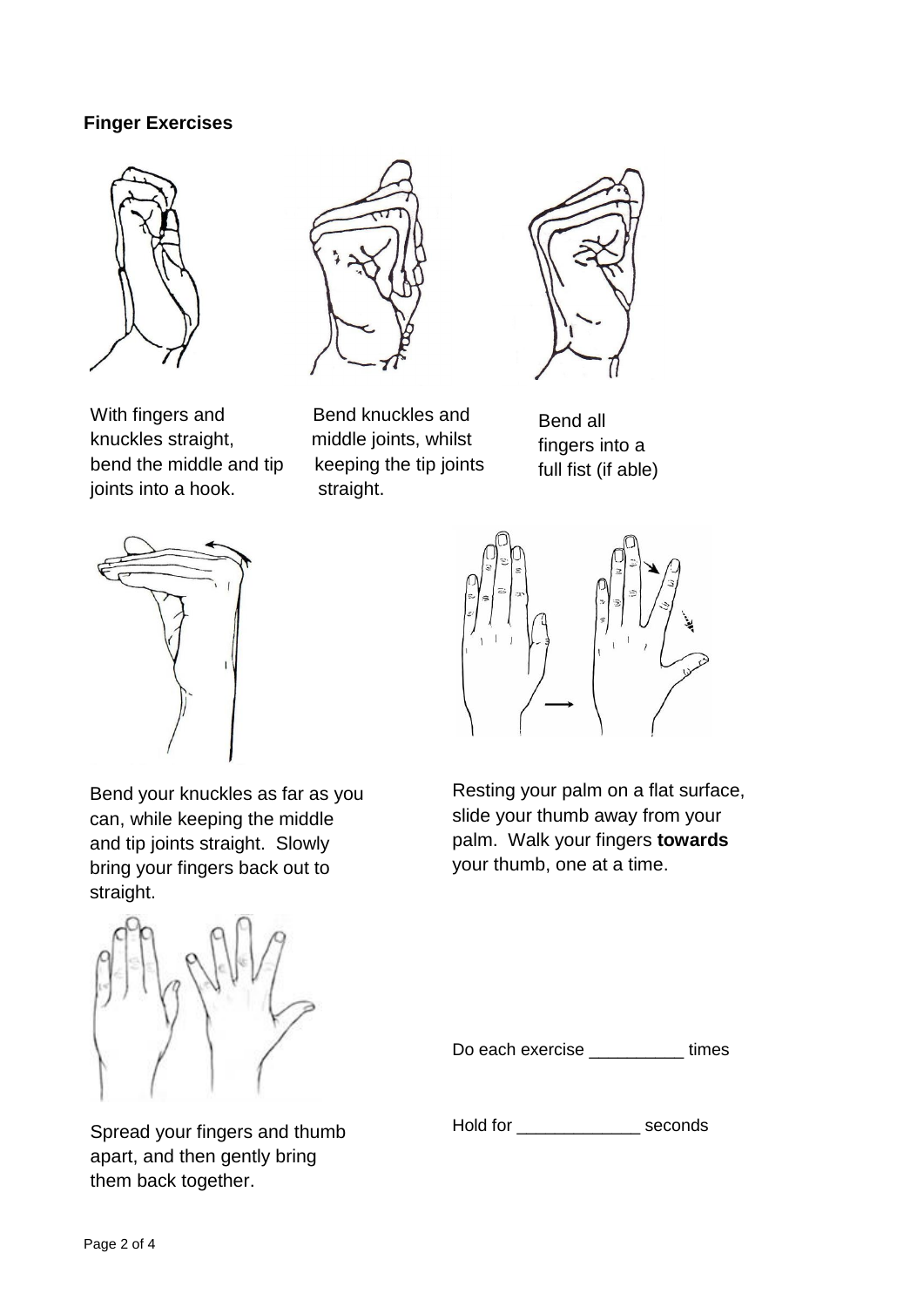## **Useful sources of information**

**Versus Arthritis** Copeman House, St Mary's Court, **Phone**: 0300 790 0400 St Mary's Gate, Chesterfield S41 7TD **Website**: [www.versusarthritis.org](http://www.versusarthritis.org/)

## **Contact us**

If you have any questions regarding the information provided in this leaflet, please feel free to discuss them with your therapist at your next appointment. For more urgent queries the team can be contacted on the **treatment enquiries** phone number listed below.

Your therapist is

**Treatment enquiries:** 020 8725 1038 (answer phone only)

**Appointments:** 020 8725 0007

**For more information leaflets on conditions, procedures, treatments and services offered at our hospitals, please visit www.stgeorges.nhs.uk**

## **Additional services**

#### **Patient Advice and Liaison Service (PALS)**

PALS can offer you on-the-spot advice and information when you have comments or concerns about our services or the care you have received. You can visit the PALS office between 9.30am and 4.30pm, Monday to Friday in the main corridor between Grosvenor and Lanesborough wings (near the lift foyer).

**Tel:** 020 8725 2453 **Email:** pals@stgeorges.nhs.uk

#### **NHS Choices**

NHS Choices provides online information and guidance on all aspects of health and healthcare, to help you make decisions about your health. **Web:** www.nhs.uk

#### **NHS 111**

You can call 111 when you need medical help fast but it's not a 999 emergency. NHS 111 is available 24 hours a day, 365 days a year. Calls are free from landlines and mobile phones.

**Tel:** 111